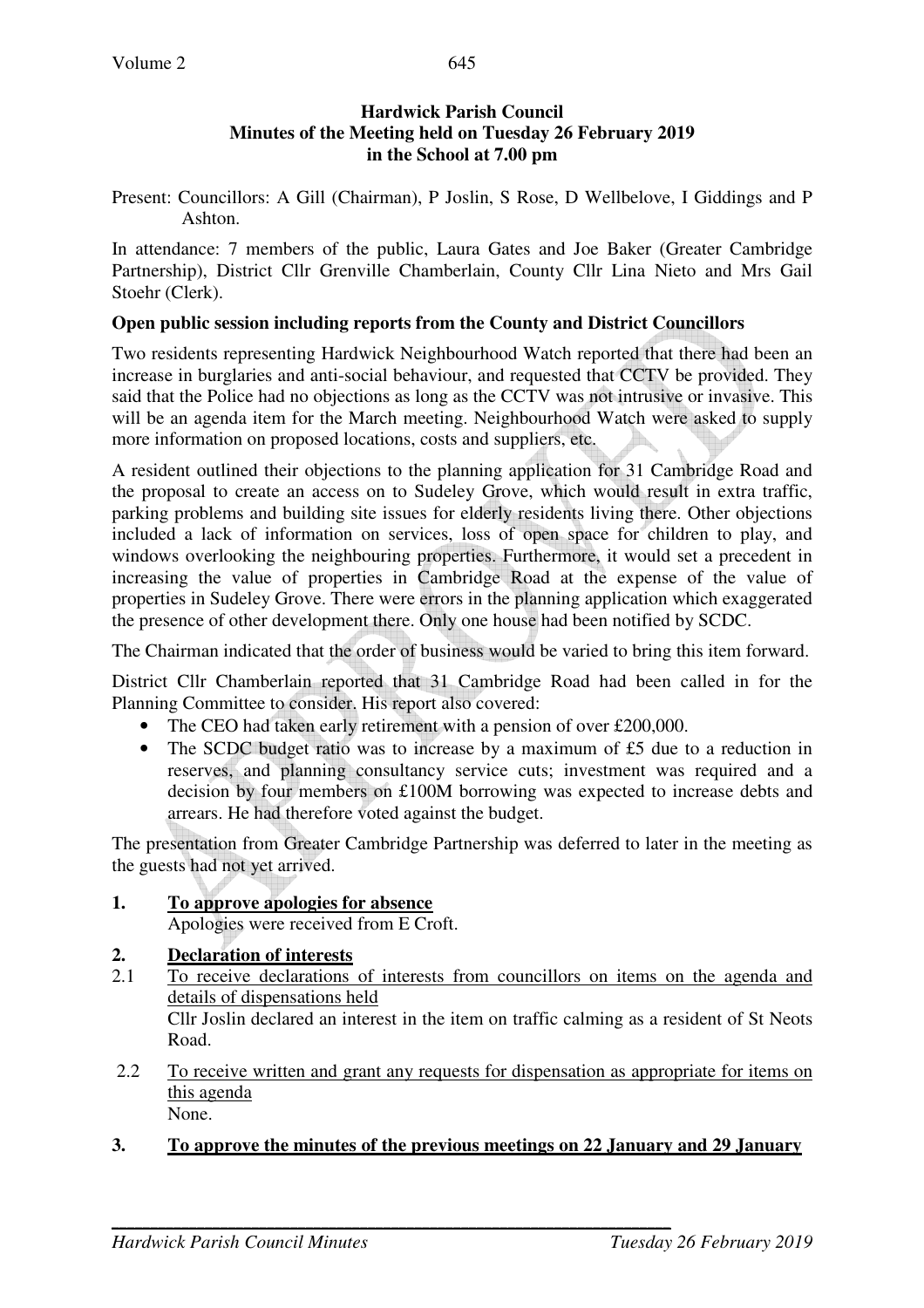RESOLVED that the minutes of the meeting on 22 January be approved and signed by the Chairman as a true record, <sup>(Prop DW, 2nd SR, unanimous)</sup> after amendments under item 5.3 to delete the last sentence commencing "The Council felt…;" (Prop SR, 2nd DW, unanimous) under item 7.1, line 2 to read "an architect who is a member of the group" and line 7 to read "interviewing external architects;" and under item 7.3, paragraph 2, line 3, to insert "for electronic signs" after "funding." (Prop SR, 2nd AG, carried with 2 in favour and 4 abstentions)

County Cllr Lina Nieto arrived during this item at 7.21 pm.

RESOLVED that the minutes of the meeting on 29 January be approved and signed by the Chairman as a true record, after an amendment under item 3, bullet point 2, to replace "grass cutting contract" with "lands maintenance." (Prop PJ, 2nd IG, unanimous)

On a proposition by the Chairman, the order of business was varied to take item 6.1.6 next.

6.1.6 S/0488/19/OL – Rear of 31 Cambridge Road – Outline planning permission for erection of 1 no. detached house with some matters reserved except for access and scale

 RESOLVED that the Parish Council objects to the application and requests that the Planning Committee looks at the following:

- Overlooking of Sudeley Grove
- Problems with parking from visitors and construction vehicles, the problems of delivery vehicles turning in Sudeley Grove, and possibly parking there.

RESOLVED to highlight to SCDC that:

- The access land is owned by the Parish Council
- There is a covenant on the land "to erect and maintain a good and sufficient fence on the western and northern boundaries"

RESOLVED to request that the application be referred to the Planning Committee. (Prop AG, 2nd SR, unanimous)

RESOLVED to write to the residents of 31 Cambridge Road stating that it is not acceptable to have access across Parish Council owned land and to send the letter "recorded and signed for." (Prop AG, 2nd PJ, unanimous)

At 7.45 pm the meeting was suspended for the presentation by the Greater Cambridge Partnership.

Laura Gates and Joe Baker spoke about the Cambourne to Cambridge busway better public transport project, and outlined the background and position to date. Phase 2 of the consultation, for the area west of Madingley Mulch to Cambourne, had commenced and there may be a separate consultation when Bourn Airfield is developed. Consultation leaflets were available detailing the maps and options, including three route options and two park and ride site options. Each route was outlined in detail along with the costs and changes to infrastructure required. Changes had been made to the park and ride site near Coton so they were re-consulting on both sites. The dates and times of public consultations were provided. The closing date is 31 March. The scheme will be considered by the Board in the autumn.

An opportunity was provided for questions.

The meeting re-opened at 8.26 pm and the guests left the meeting.

5.1 Greater Cambridge Partnership – Cambourne to Cambridge Phase 2 consultation RESOLVED to set up a working group to consider the proposals further and to make a recommendation to the next meeting.

RESOLVED to appoint Cllrs Gill, Joslin and Rose to the Working Group.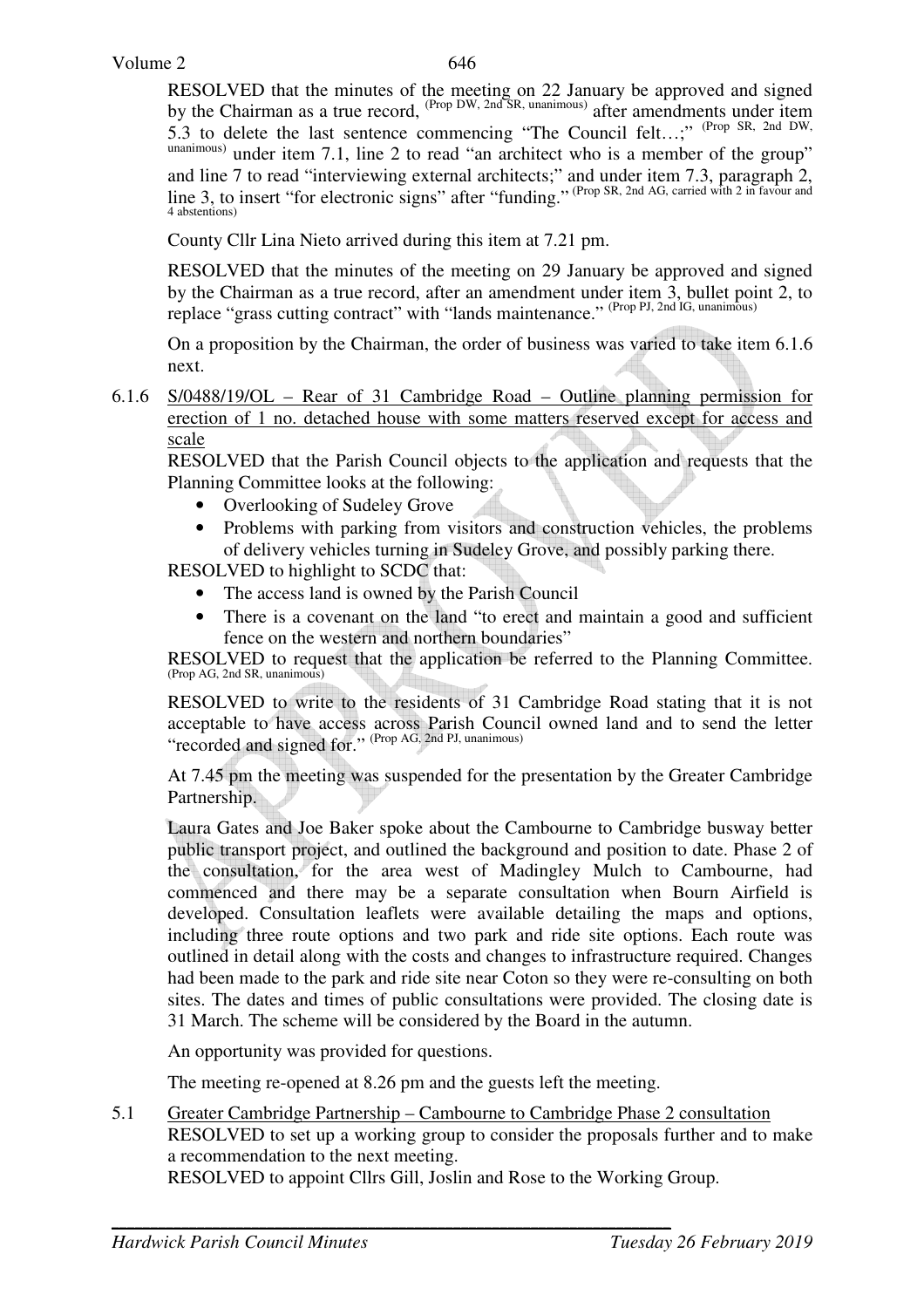- **4. Matters arising and carried forward from the last or previous meetings for discussion/decisions**
- 4.1 To consider an application to fill a vacancy on the Council E Croft, [redacted] RESOLVED to co-opt E Croft in her absence and that Ms Croft is to sign her declaration of acceptance of office in the presence of a member or the Clerk before the start of the next meeting. (Prop SR, 2nd AG, unanimous)
- 4.2 (4.2) To consider re-painting of the old telephone kiosk in Main Street RESOLVED having considered the quotation for materials, to seek a quotation from Cambourne Parish Council to carry out the work, and to defer this item to the next meeting for further consideration. <sup>(Prop PJ, 2nd PA, unanimous)</sup>
- 4.3 (4.4) Emergency Plan update Cllr Giddings reported on the response from various agencies. RESOLVED to defer this item to the next meeting.
- 4.4 (4.5) Village Plan printing RESOLVED to defer this item to the next meeting so that quotations could be obtained now the specification had been received.
- 4.5 (7.4) Graffiti on bus shelters to consider quotations if received RESOLVED to accept Cllr Giddings's kind offer to try to remove the graffiti.
- 4.6 (8.2) Play area repairs update following site meeting Cllr Gill reported on a site meeting with Kompan regarding damage to the Phase 1 work. Kompan had said that Grasscrete was a cheap option and required routine annual maintenance. This needed to be lifted in spring, underfilled and grass seeded, due to the dry summer. Paving slabs next to the benches were suggested. It would cost approximately £2000-£3000 to install another safety surface if this were left until Phase 3.

RESOLVED to seek a quotation from RPM to lift the grass crete, underfill and reseed and lay the slabs in May.

RESOLVED to ask Clare McGowan for the up to date position regarding Phase 3.

- 4.7 (8.2) Church play area muddy ruts to note response and request for tree works RESOLVED to note the response from Chivers and that a letter had been sent to an adjacent farmer as suggested by Chivers. RESOLVED that the Parish Council has no objection to the tree works but will need to apply to SCDC for them to be carried out as the trees are in the conservation area. RESOLVED to write to Chivers regarding access to the play area by young children, highlighting health and safety issues given the surfacing in its current state. County Cllr Nieto was thanked for her assistance regarding the footpath. 4.8 Millers Way – CCC confirmation of Definitive Map modification
- RESOLVED to note the Definitive Map Modification Order and to ask the officer, why certain parts were only shown at 1.7 metres wide which would cause possible problems with buggies, when the 1926 plan showed a width of 10 feet.
- 4.9 Cllr Rose question on LCPAS outstanding clarification on donations to the Church The Parish Council expressed disappointment that no response had been forthcoming from LCPAS, as this was not as expected from their service agreement.
- 4.10  $(4.2)$  Defibrillator update and to consider the next steps RESOLVED to note that HSSC were only expecting the Parish Council to pay for consumables.
- 4.11 Pond maintenance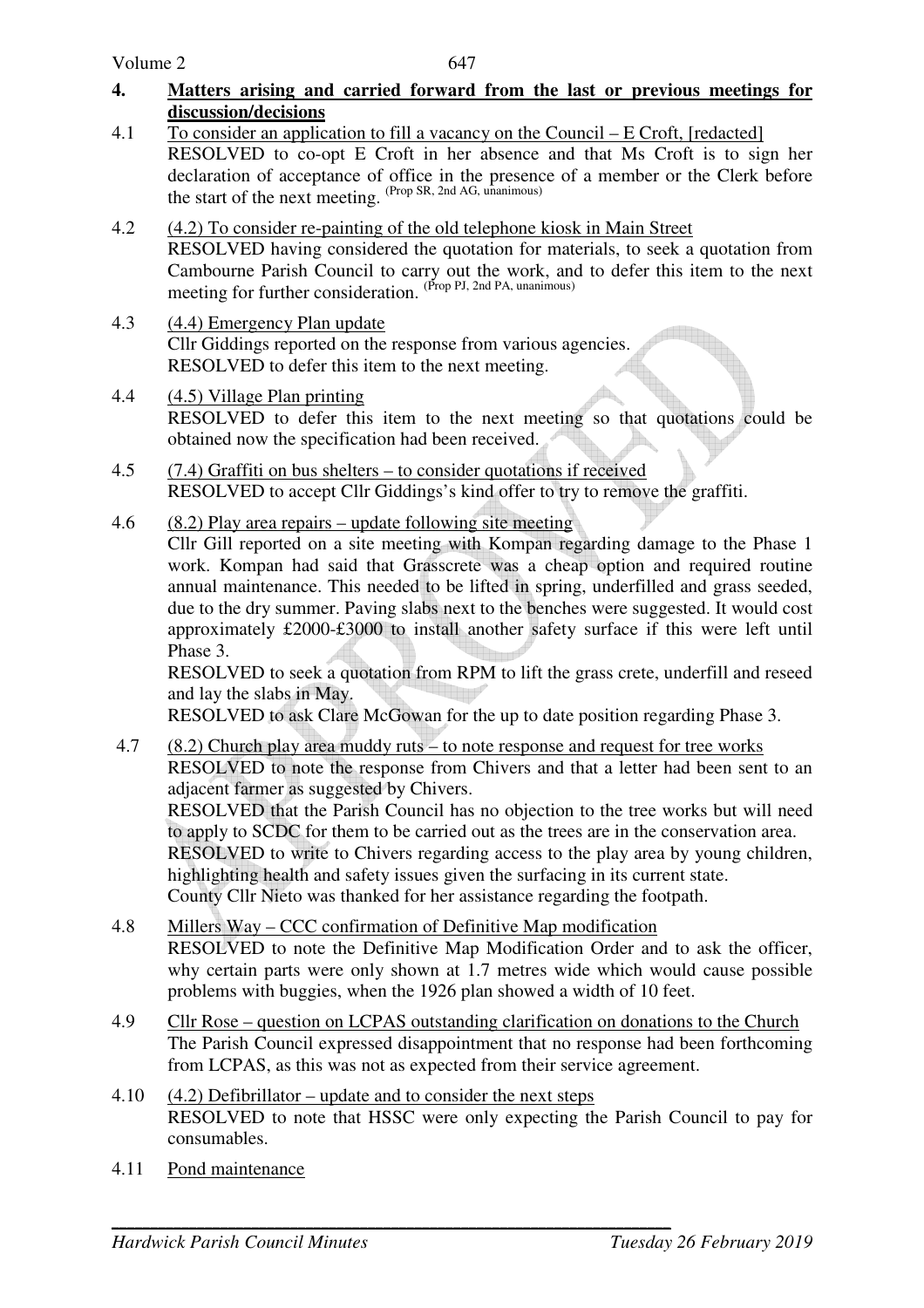RESOLVED to check the Land Registry title for the adjacent property to ascertain who is responsible for the boundary trees and vegetation.

RESOLVED to ask Pond Life for support in drawing up a specification of what maintenance works should be undertaken to the pond, to include the removal of the sediment and reducing the overhanging trees.

4.12 Options for the Skate Park are to be an agenda item for the next meeting.

### **5. Correspondence/communications received**

- 5.1 Greater Cambridge Partnership Cambourne to Cambridge Phase 2 consultation Taken earlier.
- 5.2 East-West Rail Cambridge to Oxford rail link consultation including Chairmen's consultation RESOLVED to support Route B with a station at Cambourne and Cambridge South,

as this will help take traffic off local roads and service people travelling to the Biomedical site from Cambourne and Bourn. (Prop SR, 2nd AG, unanimous)

- 5.3 CamBed RailRoad proposals for Cambridge to Bedford rail link Noted.
- 5.4 Resident concerns about house disrepair and infestation RESOLVED to note that SCDC are dealing with this.
- 5.5 SCDC and Cambridge City Council Greater Cambridge Statement of Community Involvement consultation Noted.
- 5.6 SCDC and Cambridge City Council Greater Cambridge Local Plan Call for sites Noted.
- 5.7 SCDC and Cambridge City Council North East Cambridge Area Action Plan Issues and Options 2019 consultation Noted.

### **6. Planning Applications and Decision notices and tree works applications**

- 6.1 Planning applications received since the last meeting
- 6.1.1 S/0040/19/DC Land south of 279 St Neots Road Discharge of condition 5 (Landscaping) of planning consent S/3064/16/OL for residential development of up to 155 dwellings following demolition of 2 existing dwellings, with areas of landscaping and public open space, and associated infrastructure works with all matters reserved except access

Noted for information.

- 6.1.2 S/0210/19/FL 93 Cambridge Road Side and front extension with first floor side extension – to note the response made by the Clerk using delegated powers RESOLVED to note the response made between meetings. The Parish Council supports the application.
- 6.1.3 S/0320/19/DC 11 Cambridge Road Discharge of condtions 2(i) (Materials), 3(i) (Boundary treatment), 4(i) (Hard and soft landscaping), 6(i) (Surface water drainage), 7(i) (Plan sowing finished floor levels), 8(i) (Details for the construction of the parking and turning area) and 13 (Hedges) pursuant to planning permission S/4392/18/VC

Noted.

6.1.4 S/0343/19/FL – 12 Merton Walk – Front porch extension – to note the response made by the Clerk using delegated powers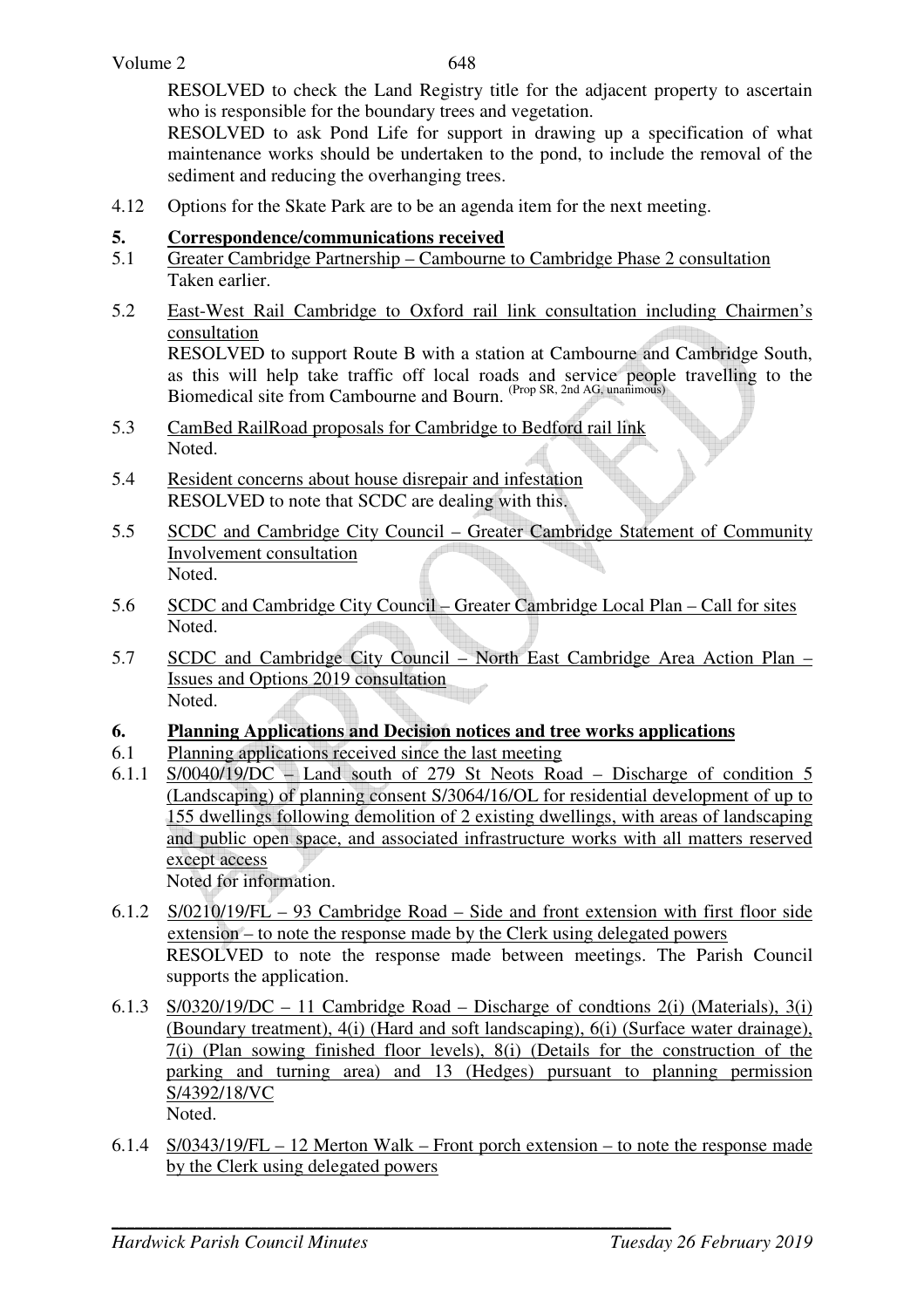RESOLVED to note the response made between meetings. The Parish Council supported the application.

- 6.1.5 S/0477/19/FL Redruth Hall Drive Front entrance, automatic gates and fence RESOLVED that the Parish Council supports the application. (Prop AG, 2nd PJ, unanimous)
- 6.1.6 S/0488/19/OL Rear of 31 Cambridge Road Outline planning permission for erection of 1 no. detached house with some matters reserved except for access and scale

Taken earlier.

6.1.7 S/0584/19/DC – 26 Main Street – Discharge of condition 5 (Method statement for repair of the Bressemer beam, 6 (Mortars, plaster and render), 7 (Methodology for cleaning brickwork and repair of any new or replacement bricks), and 9 (Recording of works with drawings and photographs) pursuant to listed building consent S/0584/19/DC db.

Noted.

- 6.2 SCDC Decision Notices
- 6.2.1 S/4367/18/FL 28 Bramley Way Two storey front extension Permission granted.
- 6.2.2 S/4392/18/VC 11 Cambridge Road Variation of condition 8 (Traffic management plan) of planning permission S/1686/15/FL – Permission granted.
- 6.2.3 S/4790/18/DC 26 Main Street Discharge of condition 5 (a) (Precise details of all proposed windows and doors) – Permission granted.
- 6.2.4 S/4838/18/NM 2 Laxton Avenue Non-material amendment sought to replace the existing boundary brick wall with 1.8 m high cross board fence on an application for a new dwelling (S/1879/17/FL) – Permission granted.
- 6.3 Tree Works Applications
- 6.3.1 16 Main Street

RESOLVED the Parish Council has no comments.

# **7. Members reports and items for information only**<br>**7.1** New Housing Developments and Planning Obligation

New Housing Developments and Planning Obligations

Cllr Rose reported that illustrative plans would be available to the public on 19 May and the Parish Council was invited to view them. The choice of architect had been narrowed down to two. The working group will make a recommendation to the next meeting. Corrections to the report were noted.

### 7.2 Main Street footway/cycleway safety – report on site meeting on 30 January

 The reports from Stewart Rushby and County Highways were considered. An email had been received from WSP regarding Wallis Farm, seeking the Parish Council's support for the street lighting.

RESOLVED to respond that WSP should consult with residents and ensure they are aware.

## 7.3 Speedwatch report

The Speedwatch team were thanked for their efforts.

- 7.4 Traffic calming on St Neots Road update and outcome of discussion with SCDC Cllr Joslin reported that a response was awaited from the CCC officer. Cllr Joslin is to notify the Council of the date of the meeting in due course. The implications of the proposed busway and how and where funding might come from were considered. The traffic calming measures were required because of increased traffic movements. RESOLVED that the Parish Council should keep in mind funding opportunities such as the Bourn Airfield S106 money.
- 7.5 Grace Crescent development walk around arrangements